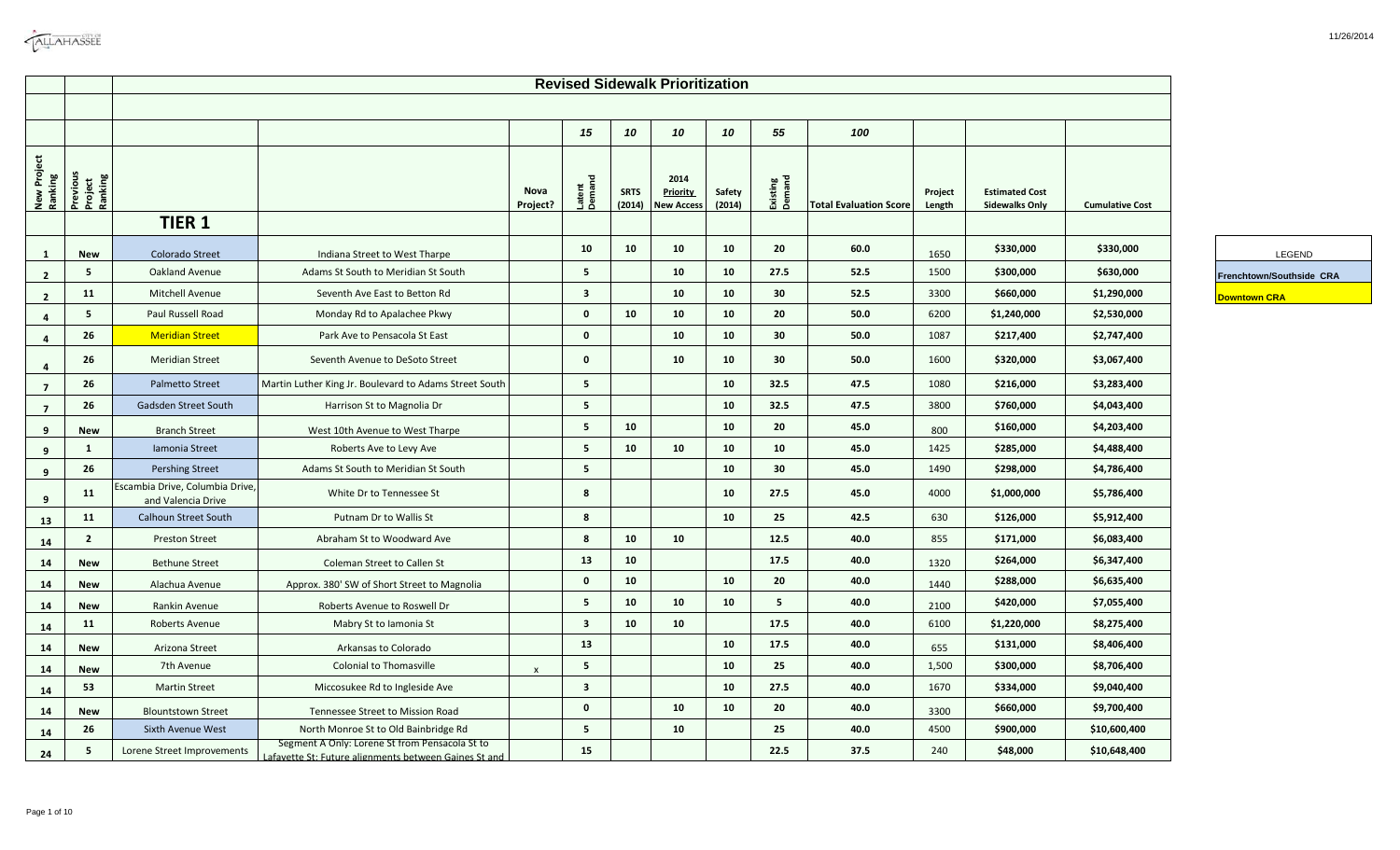|                        |                                |                                             |                                                                                                                     |                  |                         |                       | <b>Revised Sidewalk Prioritization</b>       |                  |                    |                               |                   |                                                |                        |                          |
|------------------------|--------------------------------|---------------------------------------------|---------------------------------------------------------------------------------------------------------------------|------------------|-------------------------|-----------------------|----------------------------------------------|------------------|--------------------|-------------------------------|-------------------|------------------------------------------------|------------------------|--------------------------|
|                        |                                |                                             |                                                                                                                     |                  | 15                      | 10                    | 10                                           | 10               | 55                 | 100                           |                   |                                                |                        |                          |
| New Project<br>Ranking | Previous<br>Project<br>Ranking |                                             |                                                                                                                     | Nova<br>Project? | Latent<br>Demand        | <b>SRTS</b><br>(2014) | 2014<br><b>Priority</b><br><b>New Access</b> | Safety<br>(2014) | Existing<br>Demand | <b>Total Evaluation Score</b> | Project<br>Length | <b>Estimated Cost</b><br><b>Sidewalks Only</b> | <b>Cumulative Cost</b> |                          |
| 24                     | 72                             | <b>Putnam Drive</b>                         | Adams St South to Meridian St South                                                                                 |                  | $\mathbf 0$             |                       |                                              | 10               | 27.5               | 37.5                          | 1710              | \$342,000                                      | \$10,990,400           |                          |
| 24                     | 11                             | <b>Dewey Street</b>                         | Rollins St to Brevard St                                                                                            |                  | 8                       |                       | 10                                           |                  | 20                 | 37.5                          | 1950              | \$390,000                                      | \$11,380,400           |                          |
| 24                     | 72                             | <b>Wallis Street</b>                        | Adams St South to Dead End                                                                                          |                  | $\mathbf 0$             |                       |                                              | 10               | 27.5               | 37.5                          | 2255              | \$451,000                                      | \$11,831,400           | LEGEND                   |
| 28                     | New                            | <b>Cypress Lake Drive</b>                   | Liberty Avenue to Orange Avenue                                                                                     |                  | 8                       |                       |                                              | 10               | 17.5               | 35.0                          | 700               | \$140,000                                      | \$11,971,400           | Frenchtown/Southside CRA |
| 28                     | 72                             | <b>Bloxham Street East</b>                  | Monroe St to Gaines St                                                                                              |                  | $\mathbf{0}$            |                       | 10                                           |                  | 25                 | 35.0                          | 745               | \$149,000                                      | \$12,120,400           | <b>Downtown CRA</b>      |
| 28                     | 26                             | Osceola Street                              | MLK JR Blyd to Adams St South                                                                                       |                  | 5 <sup>1</sup>          |                       | 10                                           |                  | 20                 | 35.0                          | 1100              | \$220,000                                      | \$12,340,400           |                          |
| 28                     | 72                             | Palmer Avenue                               | Monroe St South to Meridian St South                                                                                | $\pmb{\times}$   | 5                       |                       |                                              |                  | 30 <sub>2</sub>    | 35.0                          | 1125              | \$225,000                                      | \$12,565,400           |                          |
| 28                     | 26                             | Raymond Diehl Road                          | Plantation Circle to Olson Rd                                                                                       |                  | $\mathbf 0$             |                       | 10                                           | 10               | 15                 | 35.0                          | 4270              | \$854,000                                      | \$13,419,400           |                          |
| 28                     | 26                             | Victory Garden Drive                        | Park Ave to Apalachee Pkwy                                                                                          |                  | $\mathbf 0$             |                       | 10                                           | 10               | 15                 | 35.0                          | 4500              | \$900,000                                      | \$14,319,400           |                          |
| 28                     | 26                             | <b>Richview Road</b>                        | Apalachee Pkwy to Park Ave                                                                                          |                  | $\bf{0}$                |                       | 10                                           | 10               | 15                 | 35.0                          | 5300              | \$1,060,000                                    | \$15,379,400           |                          |
| 28                     | 11                             | <b>Waverly Road</b>                         | Meridian Rd North to Thomasville Rd                                                                                 |                  | $\overline{\mathbf{3}}$ |                       | 10                                           | 10               | 12.5               | 35.0                          | 6500              | \$1,300,000                                    | \$16,679,400           |                          |
| 37                     | <b>New</b>                     | Villamore Avenue                            | Eisenhower Street to Dale St                                                                                        |                  | 8                       | 10                    |                                              | 10               | 5 <sub>1</sub>     | 32.5                          | 720               | \$144,000                                      | \$16,823,400           |                          |
| 37                     | <b>New</b>                     | <b>Ayers Court</b>                          | Shelfer Road to end of cul-de-sac                                                                                   |                  | 5                       | 10                    |                                              |                  | 17.5               | 32.5                          | 850               | \$170,000                                      | \$16,993,400           |                          |
| 37                     | New                            | James Street                                | Coleman Street to Callen St                                                                                         |                  | 13                      | 10                    |                                              |                  | 10                 | 32.5                          | 1320              | \$264,000                                      | \$17,257,400           |                          |
| 37                     | $\overline{2}$                 | Rankin Avenue                               | Jackson Bluff Rd to Orange Ave                                                                                      |                  | $\overline{\mathbf{3}}$ | 10                    | 10                                           | 10               | $\mathbf 0$        | 32.5                          | 7000              | \$1,400,000                                    | \$18,657,400           |                          |
| 37                     | <b>New</b>                     | Jakes and Patterson Street                  | Hudsen Street to End                                                                                                |                  | 13                      |                       |                                              | 10               | 10                 | 32.5                          | 530               | \$106,000                                      | \$18,763,400           |                          |
| 37                     | 26                             | Greenwood Drive                             | Glenview Dr and Bradford Rd                                                                                         |                  | 5                       |                       |                                              | 10               | 17.5               | 32.5                          | 760               | \$152,000                                      | \$18,915,400           |                          |
| 37                     | 11                             | <b>Flipper Street</b>                       | Okaloosa St to Campbell St                                                                                          |                  | 8                       |                       |                                              | 10               | 15                 | 32.5                          | 1300              | \$260,000                                      | \$19,175,400           |                          |
| 37                     | New                            | North Meridian                              | Seventh to DeSoto                                                                                                   |                  | $\overline{\mathbf{3}}$ |                       | 10                                           | 10               | 10                 | 32.5                          | 1570              | \$314,000                                      | \$19,489,400           |                          |
| 37                     | 26                             | Amelia Circle                               | North of Tennessee St                                                                                               |                  | 5 <sup>5</sup>          |                       |                                              | 10               | 17.5               | 32.5                          | 1900              | \$380,000                                      | \$19,869,400           |                          |
| -37                    | <b>New</b>                     | Gearhart Road                               | Capital Circle NW to Mission Road                                                                                   |                  | $\overline{\mathbf{3}}$ |                       | 10                                           | 10               | 10                 | 32.5                          | 2000              | \$400,000                                      | \$20,269,400           |                          |
| 37                     | 11                             | <b>Eisenhower Street</b>                    | Orange Ave to McElroy St                                                                                            | $\pmb{\times}$   | $\overline{\mathbf{3}}$ |                       | 10                                           | 10               | 10                 | 32.5                          | 3000              | \$600,000                                      | \$20,869,400           |                          |
| 48                     | 5                              | Clarecastle Way                             | Shannon Lakes Dr to Pimlico Dr                                                                                      |                  | $\mathbf{0}$            | 10                    | 10                                           | 10               | $\mathbf{0}$       | 30.0                          | 750               | \$150,000                                      | \$21,019,400           |                          |
| 48                     | 53                             | <b>Collier Street</b>                       | segement A Uniy: Comer St from St. Augustine St to<br><b>Madison St</b><br>uture alignments hetween Gaines & Madisc |                  | 8                       |                       |                                              |                  | 22.5               | 30.0                          | 260               | \$52,000                                       | \$21,071,400           |                          |
| 48                     | 11                             | <b>Bennett Street and Rollins</b><br>Street |                                                                                                                     |                  | 8                       |                       |                                              | 10               | 12.5               | 30.0                          | 1300              | \$260,000                                      | \$21,331,400           |                          |
| 48                     | 72                             | Jennings Street                             | Adams St South to Meridian St South                                                                                 |                  | 5                       |                       |                                              |                  | 25                 | 30.0                          | 1400              | \$280,000                                      | \$21,611,400           |                          |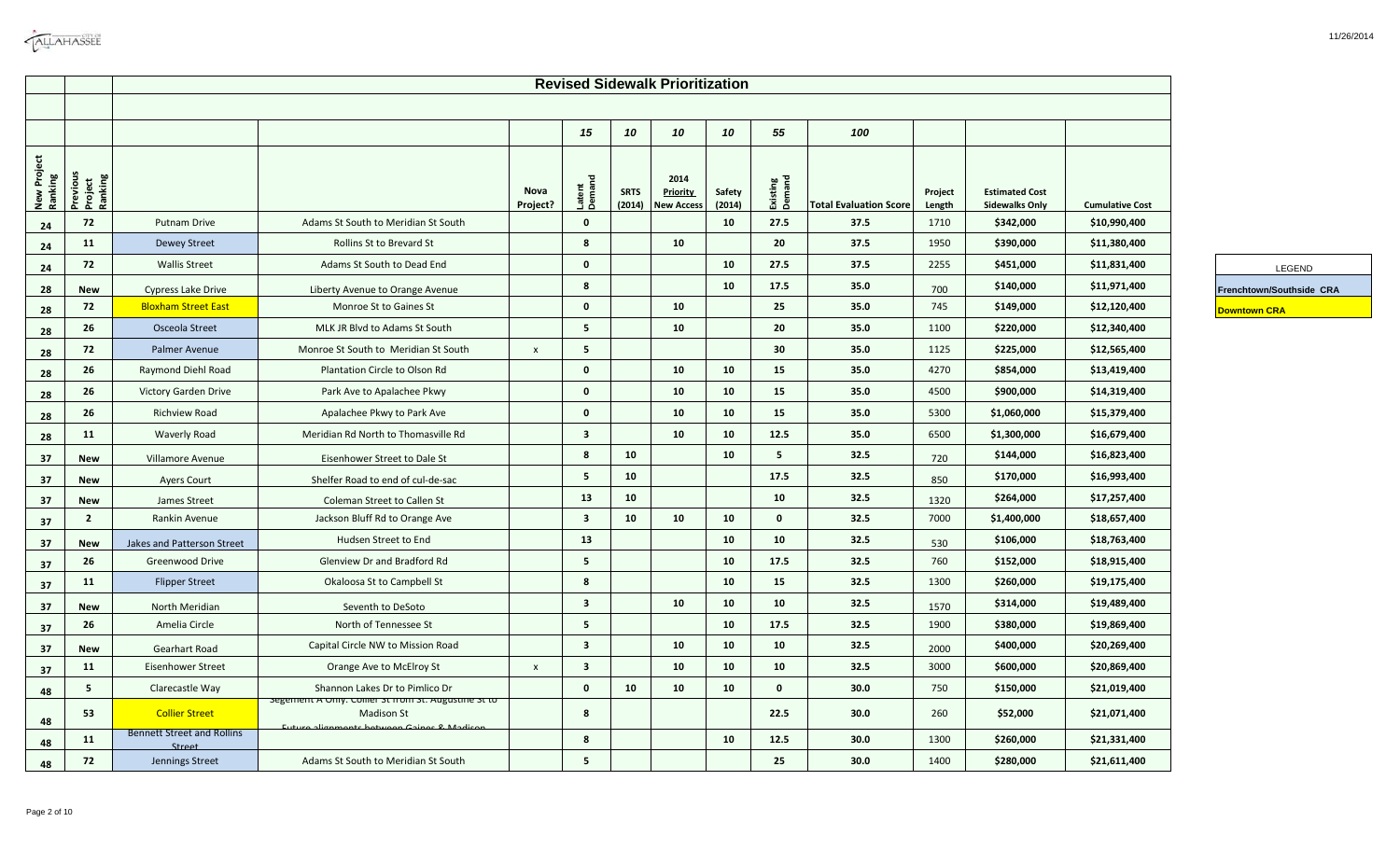|                        |                                |                                                      |                                          |                           |                         |                       | <b>Revised Sidewalk Prioritization</b>       |                  |                    |                               |                   |                                                |                        |                          |
|------------------------|--------------------------------|------------------------------------------------------|------------------------------------------|---------------------------|-------------------------|-----------------------|----------------------------------------------|------------------|--------------------|-------------------------------|-------------------|------------------------------------------------|------------------------|--------------------------|
|                        |                                |                                                      |                                          |                           |                         |                       |                                              |                  |                    |                               |                   |                                                |                        |                          |
|                        |                                |                                                      |                                          |                           | 15                      | 10                    | 10                                           | 10               | 55                 | 100                           |                   |                                                |                        |                          |
| New Project<br>Ranking | Previous<br>Project<br>Ranking |                                                      |                                          | Nova<br>Project?          | Latent<br>Demand        | <b>SRTS</b><br>(2014) | 2014<br><b>Priority</b><br><b>New Access</b> | Safety<br>(2014) | Existing<br>Demand | <b>Total Evaluation Score</b> | Project<br>Length | <b>Estimated Cost</b><br><b>Sidewalks Only</b> | <b>Cumulative Cost</b> |                          |
| 48                     | New                            | <b>Brighton Road</b>                                 | Orange to Magnolia                       |                           | $\mathbf 0$             |                       |                                              | 10               | 20                 | 30.0                          | 2600              | \$520,000                                      | \$22,131,400           |                          |
| 48                     | 11                             | Stone Road                                           | Old Bainbridge Rd to Lakeshore Dr        |                           | $\overline{\mathbf{3}}$ |                       | 10                                           | 10               | 7.5                | 30.0                          | 2820              | \$564,000                                      | \$22,695,400           |                          |
| 48                     | 26                             | Trimble Road                                         | Tharpe St to Hartsfield Rd               |                           | $\bf{0}$                |                       | 10                                           | 10               | 10                 | 30.0                          | 3000              | \$600,000                                      | \$23,295,400           | LEGEND                   |
| 56                     | New                            | <b>Briley Court</b>                                  | Shelfer Road to end of cul-de-sac        |                           | 5                       | 10                    |                                              |                  | 12.5               | 27.5                          | 750               | \$150,000                                      | \$23,445,400           | Frenchtown/Southside CRA |
| 56                     | 11                             | <b>Floral Street</b>                                 | Disston Street to Holton Street          | $\boldsymbol{\mathsf{x}}$ | 13                      |                       |                                              |                  | 15                 | 27.5                          | 100               | \$20,000                                       | \$23,465,400           | <b>Downtown CRA</b>      |
| 56                     | 26                             | <b>Martin Street</b>                                 | Brevard St East to East Georgia St       |                           | $\overline{\mathbf{5}}$ |                       |                                              | 10               | 12.5               | 27.5                          | 370               | \$74,000                                       | \$23,539,400           |                          |
| 56                     | 5                              | <b>Kissimmee Street</b>                              | Pasco St to Main St                      |                           | $\overline{\mathbf{5}}$ |                       | 10                                           | 10               | 2.5                | 27.5                          | 640               | \$128,000                                      | \$23,667,400           |                          |
| 56                     | 53                             | <b>Wies Street</b>                                   | Holton St to Pasco St                    | $\mathsf{X}$              | 8                       |                       |                                              |                  | 20                 | 27.5                          | 680               | \$136,000                                      | \$23,803,400           |                          |
| 56                     | 72                             | <b>Young Street</b>                                  | MLK Jr. Blvd to South Adams St           |                           | $5\overline{5}$         |                       |                                              |                  | 22.5               | 27.5                          | 1130              | \$226,000                                      | \$24,029,400           |                          |
| 56                     | 72                             | <b>Barbourville Drive</b>                            | MLK Jr. Blvd to Adams St                 |                           | 5                       |                       |                                              |                  | 22.5               | 27.5                          | 1150              | \$230,000                                      | \$24,259,400           |                          |
| 56                     | 100                            | <b>Glenview Drive</b>                                | Monroe St North to Thomasville Rd        |                           | $\overline{\mathbf{3}}$ |                       |                                              |                  | 25                 | 27.5                          | 4340              | \$868,000                                      | \$25,127,400           |                          |
| 56                     | 11                             | Northwest Passage                                    | Capital Circle NW to Dead End            |                           | $\overline{\mathbf{3}}$ |                       | 10                                           | 10               | 5 <sub>1</sub>     | 27.5                          | 4500              | \$900,000                                      | \$26,027,400           |                          |
| 56                     | 26                             | Southwood Plantation Road                            | Old St. Augustine Rd to Apalachee Pkwy   |                           | $\mathbf 0$             |                       | 10                                           | 10               | 7.5                | 27.5                          | 5000              | \$1,000,000                                    | \$27,027,400           |                          |
| 66                     | 26                             | Shamrock Drive North &<br><b>Shamrock Drive East</b> | Shannon Lakes Dr to Centerville Rd       |                           | $\mathbf{0}$            | 10                    | 10                                           |                  | 5 <sub>1</sub>     | 25.0                          | 12670             | \$2,534,000                                    | \$29,561,400           |                          |
| 66                     | 53                             | Southwood Drive                                      | Eastwood Dr to Orange Ave                |                           | $\overline{\mathbf{3}}$ |                       |                                              | 10               | 12.5               | 25.0                          | 645               | \$129,000                                      | \$29,690,400           |                          |
| 66                     | <b>New</b>                     | Lake Henrietta Street                                | Cypress Lake to Lake Munson Street       |                           | 8                       |                       |                                              | 10               | 7.5                | 25.0                          | 790               | \$158,000                                      | \$29,848,400           |                          |
| 66                     | <b>New</b>                     | Lake Munson Street                                   | Liberty Avenue to Orange Avenue          |                           | 8                       |                       |                                              | 10               | 7.5                | 25.0                          | 800               | \$160,000                                      | \$30,008,400           |                          |
| 66                     | <b>New</b>                     | Liberty Avenue                                       | Gaile Avenue to Skylark Dr               |                           | 8                       |                       |                                              | 10               | 7.5                | 25.0                          | 1070              | \$214,000                                      | \$30,222,400           |                          |
| 66                     | 53                             | <b>Tartary Drive</b>                                 | Castlewood Dr to Orange Ave              |                           | $\overline{\mathbf{3}}$ |                       |                                              | 10               | 12.5               | 25.0                          | 1100              | \$220,000                                      | \$30,442,400           |                          |
| 66                     | 11                             | <b>Estates Road</b>                                  | Ridge Rd to Sparrow Rd                   |                           | $\overline{\mathbf{3}}$ |                       | 10                                           | 10               | 2.5                | 25.0                          | 1250              | \$250,000                                      | \$30,692,400           |                          |
| 66                     | 5 <sub>1</sub>                 | <b>Continental Avenue</b>                            | Ocala Rd to High Rd                      |                           | 5                       |                       | 10                                           | 10               | $\mathbf 0$        | 25.0                          | 1300              | \$260,000                                      | \$30,952,400           |                          |
| 66                     | 11                             | Monday Road                                          | Paul Russell Rd to Capital Circle SE     |                           | $\overline{\mathbf{3}}$ |                       | 10                                           | 10               | 2.5                | 25.0                          | 2650              | \$530,000                                      | \$31,482,400           |                          |
| 66                     | 26                             | Raymond Diehl Road                                   | Olson Rd to Killarney Way                |                           | $\mathbf 0$             |                       | 10                                           | 10               | 5                  | 25.0                          | 2970              | \$594,000                                      | \$32,076,400           |                          |
| 76                     | <b>New</b>                     | <b>Taylor Street</b>                                 | East of St. Marks St to west of Saxon St |                           | 10                      | 10                    |                                              |                  | 2.5                | 22.5                          | 1000              | \$200,000                                      | \$32,276,400           |                          |
| 76                     | 72                             | Chowkeebin Nene                                      | Apakin Nene to Hasosaw Nene              |                           | $\mathbf{0}$            | 10                    |                                              |                  | 12.5               | 22.5                          | 4900              | \$980,000                                      | \$33,256,400           |                          |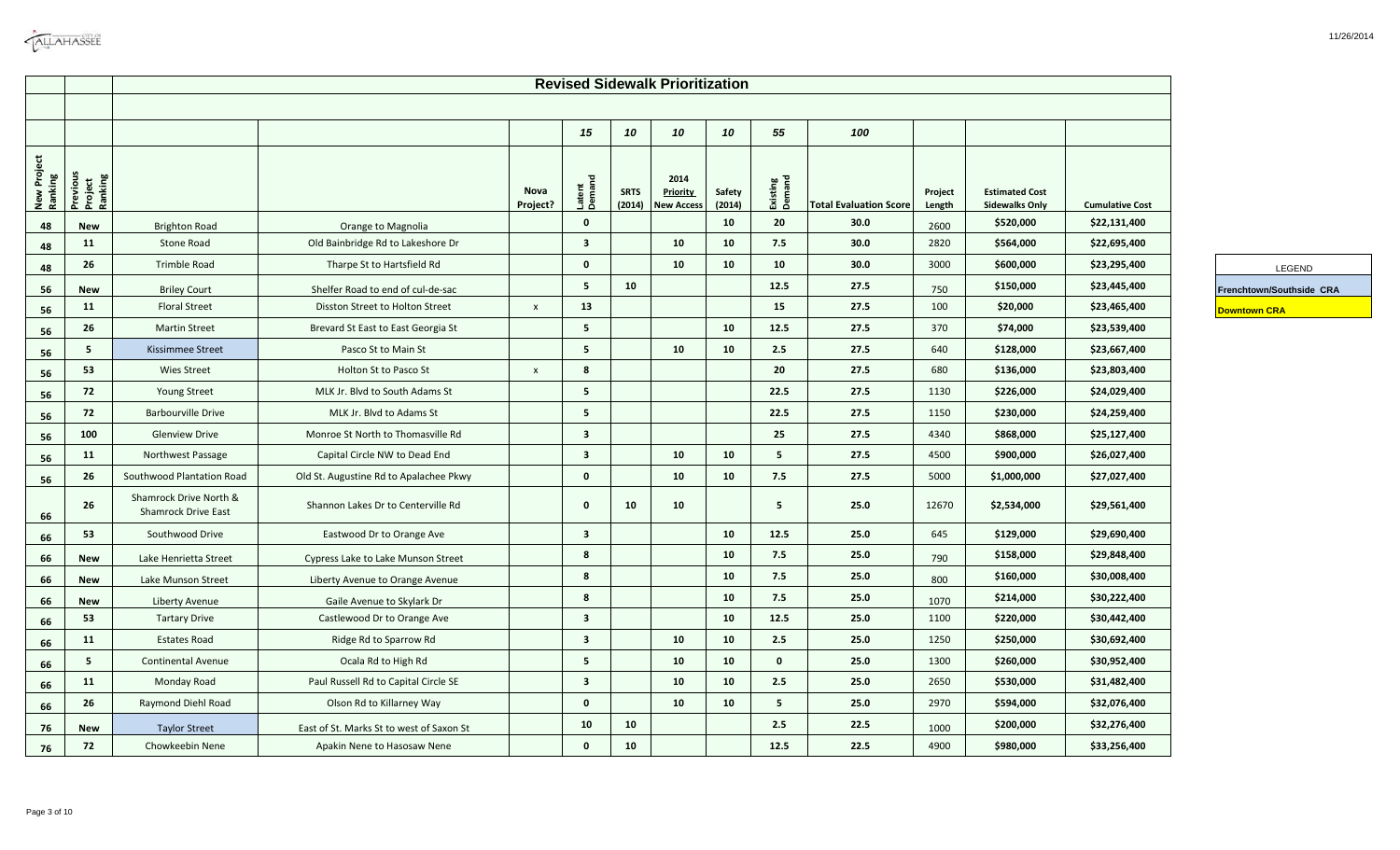|                        |                                   |                            |                                       |                  |                         |                       | <b>Revised Sidewalk Prioritization</b>       |                  |                    |                               |                   |                                                |                        |                          |  |
|------------------------|-----------------------------------|----------------------------|---------------------------------------|------------------|-------------------------|-----------------------|----------------------------------------------|------------------|--------------------|-------------------------------|-------------------|------------------------------------------------|------------------------|--------------------------|--|
|                        |                                   |                            |                                       |                  | 15                      | 10                    | 10                                           | 10               | 55                 | 100                           |                   |                                                |                        |                          |  |
|                        |                                   |                            |                                       |                  |                         |                       |                                              |                  |                    |                               |                   |                                                |                        |                          |  |
| New Project<br>Ranking | <b>Buppen</b><br>Bupped<br>Bupped |                            |                                       | Nova<br>Project? | Latent<br>Demand        | <b>SRTS</b><br>(2014) | 2014<br><b>Priority</b><br><b>New Access</b> | Safety<br>(2014) | Existing<br>Demand | <b>Total Evaluation Score</b> | Project<br>Length | <b>Estimated Cost</b><br><b>Sidewalks Only</b> | <b>Cumulative Cost</b> |                          |  |
| 76                     | 11                                | Chamberlain Drive          | Trescott Dr to Armistead Rd           |                  | $\overline{\mathbf{3}}$ |                       | 10                                           | 10               | $\mathbf 0$        | 22.5                          | 260               | \$52,000                                       | \$33,308,400           |                          |  |
| 76                     | 26                                | <b>Griffin Street</b>      | Birmingham St to Dade St              |                  | 10                      |                       |                                              |                  | 12.5               | 22.5                          | 600               | \$120,000                                      | \$33,428,400           |                          |  |
| 76                     | 72                                | Parkridge Drive            | Bragg Dr to Ryco Dr                   |                  | $\bf{0}$                |                       |                                              | 10               | 12.5               | 22.5                          | 810               | \$162,000                                      | \$33,590,400           |                          |  |
| 76                     | 26                                | <b>Indian River Street</b> | Stuckey Ave to Levy Ave               |                  | 10                      |                       |                                              |                  | 12.5               | 22.5                          | 1050              | \$210,000                                      | \$33,800,400           | Frenchtown/Southside CRA |  |
| 76                     | 26                                | Fairlane Road              | Tharpe St to Sunset Lane              |                  | $\mathbf 0$             |                       | 10                                           | 10               | 2.5                | 22.5                          | 1090              | \$218,000                                      | \$34,018,400           | <b>Downtown CRA</b>      |  |
| 76                     | 72                                | Chocksacka Nene            | Jim Lee Rd to Indianhead Dr East      |                  | $\mathbf 0$             |                       |                                              | 10               | 12.5               | 22.5                          | 1150              | \$230,000                                      | \$34,248,400           |                          |  |
| 76                     | 26                                | Wekewa Nene                | Chuli Nene to Mountbatten Rd          |                  | $\mathbf 0$             |                       | 10                                           | 10               | 2.5                | 22.5                          | 1550              | \$310,000                                      | \$34,558,400           |                          |  |
| 76                     | <b>New</b>                        | Pullen                     | Old Bainbridge to Fred Smith          | $\mathsf{x}$     | $\overline{\mathbf{3}}$ |                       |                                              | 10               | 10                 | 22.5                          | 1,600             | \$320,000                                      | \$34,878,400           |                          |  |
| 76                     | 72                                | Springsax Road             | Ridge Rd to Galimore Dr               |                  | $\mathbf 0$             |                       | 10                                           |                  | 12.5               | 22.5                          | 1960              | \$392,000                                      | \$35,270,400           |                          |  |
| 76                     | 120                               | <b>McDaniel Street</b>     | Calhoun St North to Miccosukee Rd     |                  | $\mathbf 0$             |                       |                                              |                  | 22.5               | 22.5                          | 2200              | \$440,000                                      | \$35,710,400           |                          |  |
| 76                     | 26                                | <b>Riggins Road</b>        | Mahan Dr to Aster Way                 |                  | $\overline{\mathbf{5}}$ |                       | 10                                           |                  | 7.5                | 22.5                          | 2200              | \$440,000                                      | \$36,150,400           |                          |  |
| 76                     | 53                                | Paul Dirac Drive           | Paul Dirac Dr to Orange Ave           |                  | $\overline{\mathbf{3}}$ |                       | 10                                           |                  | 10                 | 22.5                          | 4600              | \$920,000                                      | \$37,070,400           |                          |  |
| 76                     | 72                                | Indianhead Dr West         | Apakin Nene to Mountbatten Rd         |                  | $\mathbf 0$             |                       |                                              | 10               | 12.5               | 22.5                          | 5280              | \$1,056,000                                    | \$38,126,400           |                          |  |
| 76                     | 72                                | Easterwood Drive           | Weems Rd to Conner Blvd               |                  | $\mathbf 0$             |                       | 10                                           |                  | 12.5               | 22.5                          | 5400              | \$1,080,000                                    | \$39,206,400           |                          |  |
| 93                     | New                               | <b>Falcon Drive</b>        | Skylark Avenue to Piney Rd            |                  | $\overline{\mathbf{3}}$ | 10                    |                                              |                  | 7.5                | 20.0                          | 640               | \$128,000                                      | \$39,334,400           |                          |  |
| 93                     | <b>New</b>                        | Lakewood Drive             | Liberty Avenue to Orange Avenue       |                  | $\overline{\mathbf{3}}$ | 10                    |                                              |                  | 7.5                | 20.0                          | 950               | \$190,000                                      | \$39,524,400           |                          |  |
| 93                     | 26                                | Heritage Ridge Road        | Summerbrooke Dr to Meadow Ridge Dr    |                  | $\mathbf 0$             | 10                    | 10                                           |                  | $\mathbf 0$        | 20.0                          | 1400              | \$280,000                                      | \$39,804,400           |                          |  |
| 93                     | <b>New</b>                        | North Settlers Blvd        | Fred George Road to end               |                  | $\pmb{0}$               | 10                    |                                              |                  | 10                 | 20.0                          | 2800              | \$560,000                                      | \$40,364,400           |                          |  |
| 93                     | 26                                | <b>Callen Street</b>       | Pottsdamer St to Walcott St           |                  | $\overline{\mathbf{5}}$ | 10                    |                                              | $\mathbf{0}$     | 5                  | 20.0                          | 3000              | \$600,000                                      | \$40,964,400           |                          |  |
| 93                     | <b>New</b>                        | Lake Palm Drive            | Liberty Avenue to Orange Avenue       |                  | 8                       |                       |                                              | 10               | 2.5                | 20.0                          | 830               | \$166,000                                      | \$41,130,400           |                          |  |
| 93                     | <b>New</b>                        | <b>Yeager Street</b>       | Meridian to End                       |                  | 8                       |                       |                                              | 10               | 2.5                | 20.0                          | 920               | \$184,000                                      | \$41,314,400           |                          |  |
| 93                     | 72                                | Kolopakin Nene             | Indianhead Dr East to Chowkeebin Nene |                  | $\mathbf 0$             |                       |                                              | 10               | 10                 | 20.0                          | 1105              | \$221,000                                      | \$41,535,400           |                          |  |
| 93                     | <b>New</b>                        | <b>Dantzler Drive</b>      | Putnam to Magnolia                    |                  | $\overline{\mathbf{3}}$ |                       |                                              | 10               | 7.5                | 20.0                          | 1150              | \$230,000                                      | \$41,765,400           |                          |  |
| 93                     | <b>New</b>                        | <b>Putnam Drive</b>        | <b>Meridian to Dantzler</b>           |                  | $\overline{\mathbf{3}}$ |                       |                                              | 10               | 7.5                | 20.0                          | 1265              | \$253,000                                      | \$42,018,400           |                          |  |
| 93                     | <b>New</b>                        | <b>Canton Circle</b>       | Entire Length                         |                  | $\overline{\mathbf{3}}$ |                       |                                              |                  | 17.5               | 20.0                          | 1300              | \$260,000                                      | \$42,278,400           |                          |  |
| 93                     | <b>New</b>                        | <b>Putnam Drive</b>        | Dantzler to Country Club Drive        |                  | $\overline{\mathbf{3}}$ |                       |                                              | 10               | 7.5                | 20.0                          | 1400              | \$280,000                                      | \$42,558,400           |                          |  |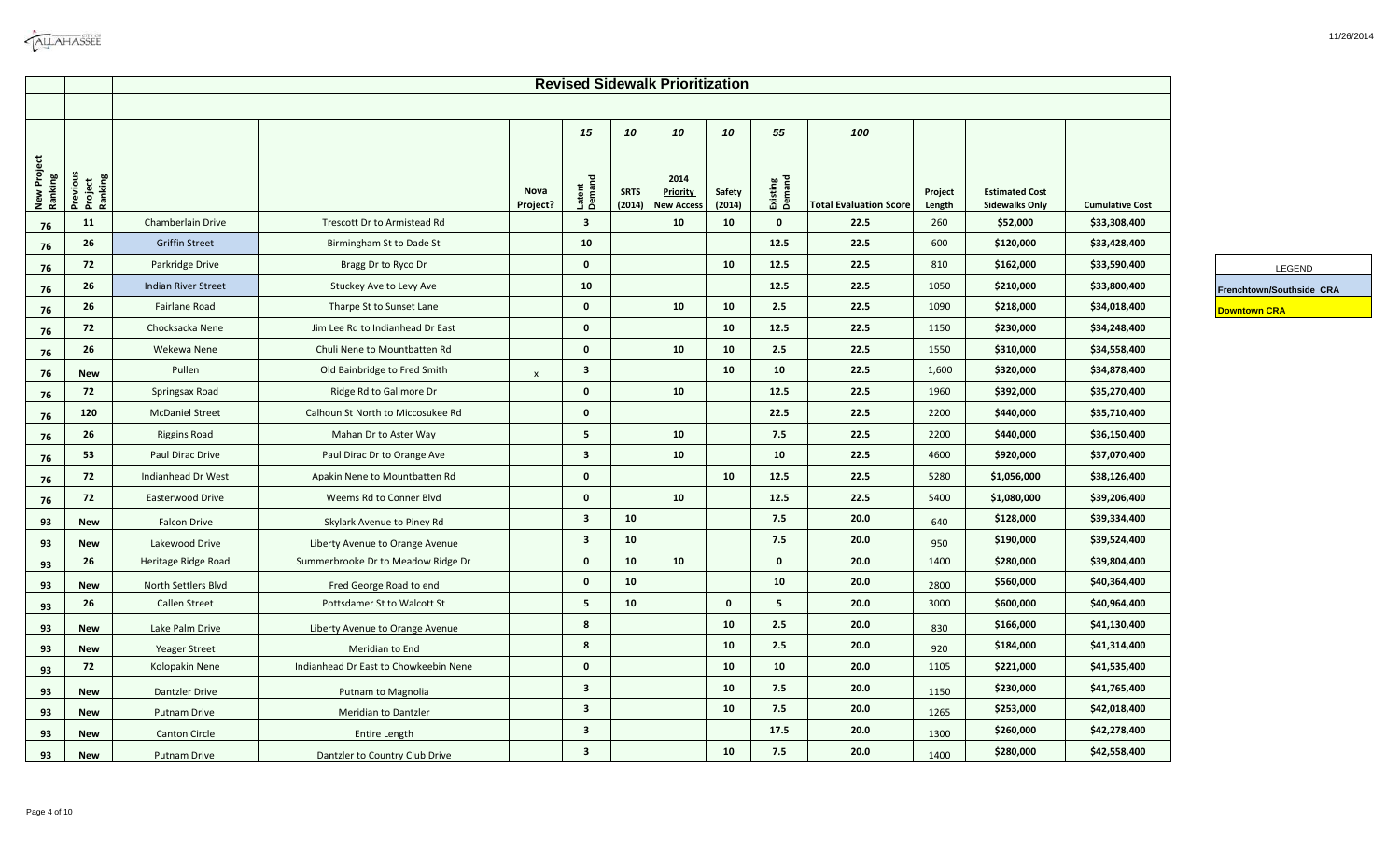| <b>CALLAHASSEE</b> |
|--------------------|
|                    |

|                        |                                |                            |                                                                            |                           |                         |                       | <b>Revised Sidewalk Prioritization</b>       |                  |                    |                               |                   |                                                |                        |                          |
|------------------------|--------------------------------|----------------------------|----------------------------------------------------------------------------|---------------------------|-------------------------|-----------------------|----------------------------------------------|------------------|--------------------|-------------------------------|-------------------|------------------------------------------------|------------------------|--------------------------|
|                        |                                |                            |                                                                            |                           | 15                      | 10                    | 10                                           | 10               | 55                 | 100                           |                   |                                                |                        |                          |
| New Project<br>Ranking | Previous<br>Project<br>Ranking |                            |                                                                            | Nova<br>Project?          | Latent<br>Demand        | <b>SRTS</b><br>(2014) | 2014<br><b>Priority</b><br><b>New Access</b> | Safety<br>(2014) | Existing<br>Demand | <b>Total Evaluation Score</b> | Project<br>Length | <b>Estimated Cost</b><br><b>Sidewalks Only</b> | <b>Cumulative Cost</b> |                          |
| 93                     | 26                             | Huntington Woods Boulevard | C.G. End (Farington Dr) to Dead End                                        |                           | $\mathbf 0$             |                       | 10                                           | 10               | $\mathbf{0}$       | 20.0                          | 1570              | \$314,000                                      | \$42,872,400           |                          |
| 93                     | 53                             | Lake Ave                   | Iamonia St to Lake Bradford Rd                                             |                           | 8                       |                       |                                              |                  | 12.5               | 20.0                          | 2600              | \$520,000                                      | \$43,392,400           |                          |
| 93                     | 26                             | <b>Foxcroft Drive</b>      | Thomasville Rd to Ramsgate Dr                                              |                           | $\mathbf{0}$            |                       | 10                                           | 10               | $\mathbf 0$        | 20.0                          | 3800              | \$760,000                                      | \$44,152,400           |                          |
| 93                     | 120                            | Providence Neighborhood    | McCaskill (Iamonia to Lake Bradford)<br>Stuckey (Jamonia to Lake Bradford) |                           | $\mathbf 0$             |                       |                                              |                  | 20                 | 20.0                          | 7315              | \$1,463,000                                    | \$45,615,400           | LEGEND                   |
| 109                    | 53                             | Grennon Lane               | Mission Rd to Mission Rd                                                   |                           | $\overline{\mathbf{3}}$ |                       |                                              | 10               | 5                  | 17.5                          | 200               | \$40,000                                       | \$45,655,400           | Frenchtown/Southside CRA |
| 109                    | 72                             | Eastwood Drive             | Tartary Dr to Southwood Dr                                                 |                           | 5                       |                       |                                              |                  | 12.5               | 17.5                          | 290               | \$58,000                                       | \$45,713,400           | <b>Downtown CRA</b>      |
| 109                    | 72                             | <b>Macomb Street</b>       | Fifth Ave West to Sixth Ave West                                           |                           | 5                       |                       |                                              |                  | 12.5               | 17.5                          | 550               | \$110,000                                      | \$45,823,400           |                          |
| 109                    | 72                             | <b>Care Drive</b>          | Capital Circle NE to Buford Blvd                                           |                           | $\mathbf 0$             |                       | 10                                           |                  | 7.5                | 17.5                          | 580               | \$116,000                                      | \$45,939,400           |                          |
| 109                    | 53                             | <b>Hillcrest Street</b>    | Miccosukee Road to Lucy Street                                             |                           | $\overline{\mathbf{3}}$ |                       | 10                                           |                  | 5                  | 17.5                          | 720               | \$144,000                                      | \$46,083,400           |                          |
| 109                    | 72                             | Creek Road                 | Ridge Rd to Wheatley Rd                                                    |                           | $\mathbf 0$             |                       |                                              | 10               | 7.5                | 17.5                          | 1810              | \$362,000                                      | \$46,445,400           |                          |
| 109                    | 53                             | Volusia Street             | Joe Luis St to Old Bainbridge Rd                                           | $\boldsymbol{\mathsf{x}}$ | 8                       |                       |                                              |                  | 10                 | 17.5                          | 2635              | \$527,000                                      | \$46,972,400           |                          |
| 109                    | 26                             | Lake Bradford Road         | Pottsdamer St to City Limits                                               |                           | 5                       |                       | 10                                           |                  | 2.5                | 17.5                          | 5400              | \$1,080,000                                    | \$48,052,400           |                          |
| 117                    | 53                             | Voncile Avenue             | Joyner Rd to Dead End                                                      |                           | $\overline{\mathbf{3}}$ |                       |                                              | 10               | 2.5                | 15.0                          | 165               | \$33,000                                       | \$48,085,400           |                          |
| 117                    | 53                             | Castlewood Drive           | Meridian St to Tartary Dr                                                  |                           | $\overline{\mathbf{3}}$ |                       |                                              | 10               | 2.5                | 15.0                          | 660               | \$132,000                                      | \$48,217,400           |                          |
| 117                    | 53                             | Vinkara Drive              | Hartsfield Rd to Sabra Dr                                                  |                           | $\overline{\mathbf{3}}$ |                       | 10                                           |                  | 2.5                | 15.0                          | 790               | \$158,000                                      | \$48,375,400           |                          |
| 117                    | 53                             | Sabra Drive                | Skyland Dr to Vincent Dr                                                   |                           | $\mathbf{3}$            |                       | 10                                           |                  | 2.5                | 15.0                          | 950               | \$190,000                                      | \$48,565,400           |                          |
| 117                    | 72                             | Chinnapakin Nene           | Indianhead Dr East to Chowkeebin Nene                                      |                           | $\mathbf{0}$            |                       |                                              | 10               | 5                  | 15.0                          | 965               | \$193,000                                      | \$48,758,400           |                          |
| 117                    | 53                             | Laura Lee Ave              | Monroe St to Meridian St                                                   |                           | $\mathbf{3}$            |                       | 10                                           |                  | 2.5                | 15.0                          | 1100              | \$220,000                                      | \$48,978,400           |                          |
| 117                    | 53                             | Sunset Lane                | Fairlane Rd to Skyland Dr                                                  |                           | $\overline{\mathbf{3}}$ |                       | 10                                           |                  | 2.5                | 15.0                          | 1220              | \$244,000                                      | \$49,222,400           |                          |
| 117                    | 100                            | <b>Broward Street</b>      | Park Ave to Apalachee Pkwy                                                 |                           | $\mathbf{3}$            |                       |                                              |                  | 12.5               | 15.0                          | 1335              | \$267,000                                      | \$49,489,400           |                          |
| 117                    | 120                            | <b>Tupelo Terrace</b>      | Rosemary Terrace to Alder Dr                                               |                           | $\mathbf 0$             |                       |                                              |                  | 15                 | 15.0                          | 2950              | \$590,000                                      | \$50,079,400           |                          |
| 117                    | 53                             | <b>Roswell Drive</b>       | Brook St to Rankin Ave                                                     |                           | $\mathbf{3}$            |                       |                                              | 10               | 2.5                | 15.0                          | 3300              | \$660,000                                      | \$50,739,400           |                          |
| 127                    | <b>New</b>                     | Skylark Avenue             | Lakewood Drive to Falcon Dr                                                |                           | $\overline{\mathbf{3}}$ | 10                    |                                              |                  | $\mathbf{0}$       | 12.5                          | 540               | \$108,000                                      | \$50,847,400           |                          |
| 127                    | 53                             | Fenwick Court West         | Foxcroft Dr to Dead End                                                    |                           | $\mathbf{3}$            |                       |                                              | 10               | $\mathbf 0$        | 12.5                          | 385               | \$77,000                                       | \$50,924,400           |                          |
| 127                    | 53                             | <b>Candlestick Drive</b>   | Foxcroft Dr to Ramsgate Dr                                                 |                           | $\overline{\mathbf{3}}$ |                       |                                              | 10               | $\mathbf{0}$       | 12.5                          | 470               | \$94,000                                       | \$51,018,400           |                          |
| 127                    | 100                            | Claude Pichard Dr          | Magnolia Dr to Browning Dr                                                 |                           | $\mathbf{3}$            |                       |                                              |                  | 10                 | 12.5                          | 505               | \$101,000                                      | \$51,119,400           |                          |

۳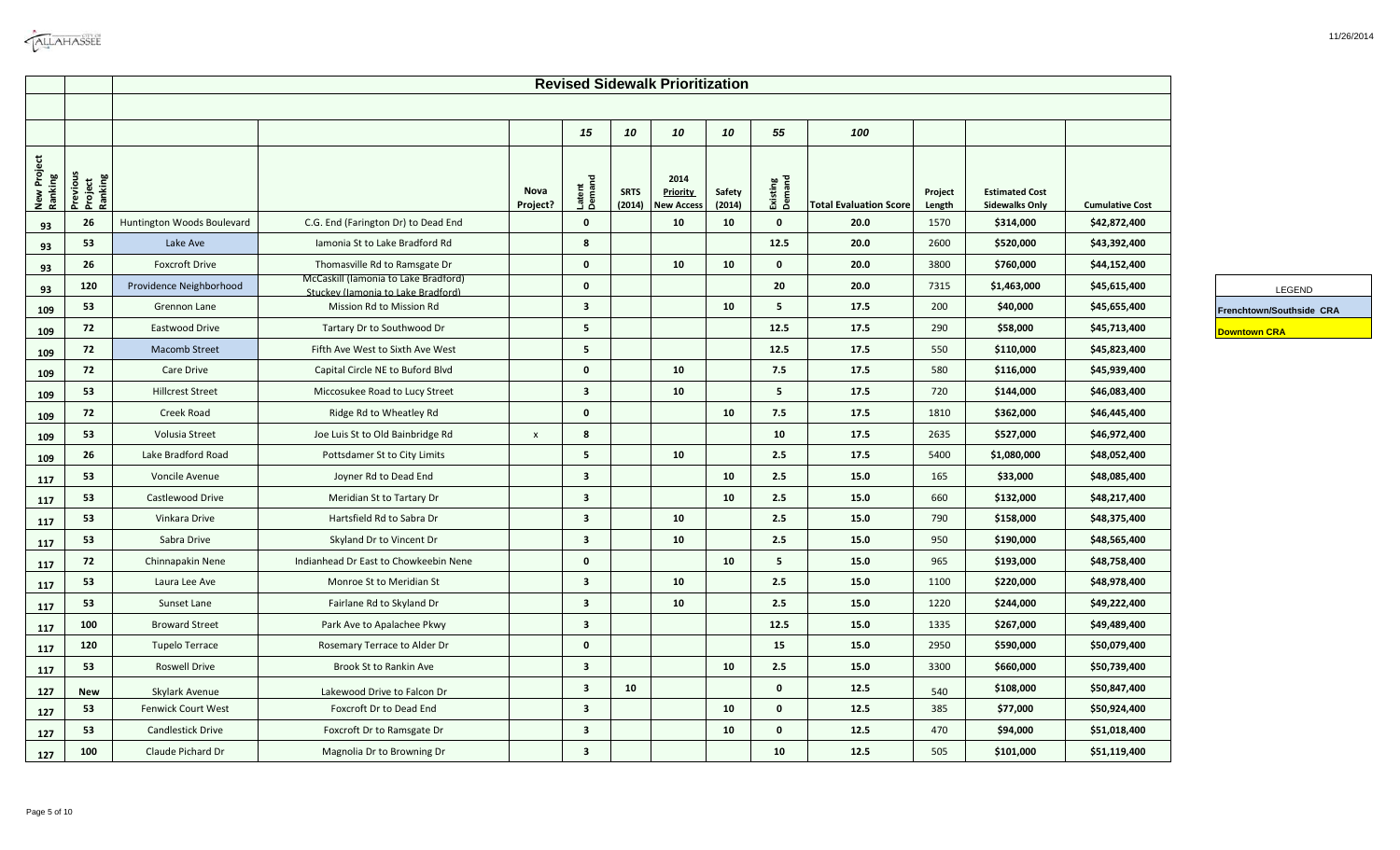|                        |                                |                         |                                     |                  |                         |                       | <b>Revised Sidewalk Prioritization</b>       |                  |                    |                               |                   |                                                |                        |                          |
|------------------------|--------------------------------|-------------------------|-------------------------------------|------------------|-------------------------|-----------------------|----------------------------------------------|------------------|--------------------|-------------------------------|-------------------|------------------------------------------------|------------------------|--------------------------|
|                        |                                |                         |                                     |                  |                         |                       |                                              |                  |                    |                               |                   |                                                |                        |                          |
|                        |                                |                         |                                     |                  | 15                      | 10                    | 10                                           | 10               | 55                 | 100                           |                   |                                                |                        |                          |
|                        |                                |                         |                                     |                  |                         |                       |                                              |                  |                    |                               |                   |                                                |                        |                          |
| New Project<br>Ranking | Previous<br>Project<br>Ranking |                         |                                     | Nova<br>Project? | Latent<br>Demand        | <b>SRTS</b><br>(2014) | 2014<br><b>Priority</b><br><b>New Access</b> | Safety<br>(2014) | Existing<br>Demand | <b>Total Evaluation Score</b> | Project<br>Length | <b>Estimated Cost</b><br><b>Sidewalks Only</b> | <b>Cumulative Cost</b> |                          |
| 127                    | New                            | Priscilla Lane          | Brighton to End                     |                  | 8                       |                       |                                              |                  | 5                  | 12.5                          | 530               | \$106,000                                      | \$51,225,400           |                          |
| 127                    | <b>New</b>                     | Polk Drive              | Monroe to Meridian                  |                  | $\overline{\mathbf{3}}$ |                       |                                              |                  | 10                 | 12.5                          | 1100              | \$220,000                                      | \$51,445,400           |                          |
| 127                    | 72                             | <b>Wheatley Road</b>    | Tanner Dr to Dead End               |                  | $\mathbf{0}$            |                       |                                              | 10               | 2.5                | 12.5                          | 1130              | \$226,000                                      | \$51,671,400           |                          |
| 127                    | 100                            | <b>Browning Drive</b>   | Claude Pichard Dr to Devil's Dip    |                  | $\overline{\mathbf{3}}$ |                       |                                              |                  | 10                 | 12.5                          | 1330              | \$266,000                                      | \$51,937,400           | Frenchtown/Southside CRA |
| 127                    | New                            | Polk Drive              | Meridian to Orange                  |                  | $\overline{\mathbf{3}}$ |                       |                                              |                  | 10                 | 12.5                          | 1500              | \$300,000                                      | \$52,237,400           | <b>Downtown CRA</b>      |
| 127                    | <b>New</b>                     | <b>Melvin Street</b>    | Palmer to FAMU Way                  |                  | 8                       |                       |                                              |                  | 5                  | 12.5                          | 1660              | \$332,000                                      | \$52,569,400           |                          |
| 127                    | 72                             | Karen Lane              | Lipona Rd to Dead End               |                  | 5                       |                       |                                              |                  | 7.5                | 12.5                          | 1900              | \$380,000                                      | \$52,949,400           |                          |
| 138                    | <b>New</b>                     | <b>Wallis Street</b>    | Dantzler to Brighton                |                  | 8                       |                       |                                              |                  | 2.5                | 10.0                          | 540               | \$108,000                                      | \$53,057,400           |                          |
| 138                    | 72                             | Ramsgate Drive          | Foxcroft Dr to Foxcroft Dr          |                  | $\mathbf{0}$            |                       |                                              | 10               | $\mathbf{0}$       | 10.0                          | 1800              | \$360,000                                      | \$53,417,400           |                          |
| 138                    | 100                            | Dale Street             | Ridgeway St to McElroy St           |                  | $\overline{\mathbf{3}}$ |                       |                                              |                  | 7.5                | 10.0                          | 1875              | \$375,000                                      | \$53,792,400           |                          |
| 138                    | 100                            | Vinnedge Ride           | Meridian Rd to Ruadh Ride           |                  | $\overline{\mathbf{3}}$ |                       |                                              |                  | 7.5                | 10.0                          | 1900              | \$380,000                                      | \$54,172,400           |                          |
| 138                    | 72                             | Meridianna Drive        | Meridian Rd North to Terry Rd       |                  | $\mathbf 0$             |                       |                                              | 10               | $\mathbf 0$        | 10.0                          | 2400              | \$480,000                                      | \$54,652,400           |                          |
| 138                    | 120                            | Chestwood Avenue        | Tanglewood Terrace to Alder Dr      |                  | $\mathbf{0}$            |                       |                                              |                  | 10                 | 10.0                          | 2850              | \$570,000                                      | \$55,222,400           |                          |
| 138                    | 100                            | Bedford Way             | Eastgate Way to Dundee Dr           |                  | $\overline{\mathbf{3}}$ |                       |                                              |                  | 7.5                | 10.0                          | 2875              | \$575,000                                      | \$55,797,400           |                          |
| 138                    | New                            | <b>Huntington Drive</b> | Entire Length                       |                  | $\bf{0}$                |                       |                                              |                  | 10                 | 10.0                          | 3030              | \$606,000                                      | \$56,403,400           |                          |
| 138                    | 72                             | Vassar Road             | Raymond Diehl Rd to Whitney Dr East |                  | $\bf{0}$                |                       | 10                                           |                  | $\mathbf 0$        | 10.0                          | 3065              | \$613,000                                      | \$57,016,400           |                          |
| 138                    | 100                            | <b>Piedmont Drive</b>   | Meridian Rd North to Thomasville Rd |                  | $\overline{\mathbf{3}}$ |                       |                                              |                  | 7.5                | 10.0                          | 8560              | \$1,712,000                                    | \$58,728,400           |                          |
| 148                    | New                            | King Street             | <b>Wallis to Putnam</b>             |                  | 5                       |                       |                                              |                  | 2.5                | 7.5                           | 580               | \$116,000                                      | \$58,844,400           |                          |
| 148                    | 72                             | Marcia Avenue           | Cates Ave to Roswell Dr             |                  | 5                       |                       |                                              |                  | 2.5                | 7.5                           | 620               | \$124,000                                      | \$58,968,400           |                          |
| 148                    | 72                             | <b>Stanley Avenue</b>   | Cates Ave to Roswell Dr             |                  | 5                       |                       |                                              |                  | 2.5                | 7.5                           | 660               | \$132,000                                      | \$59,100,400           |                          |
| 148                    | 72                             | Cates Avenue            | Patrick Ave to Marcia Ave           |                  | 5                       |                       |                                              |                  | 2.5                | 7.5                           | 1140              | \$228,000                                      | \$59,328,400           |                          |
| 148                    | 100                            | <b>Yaupon Drive</b>     | Old Bainbridge Rd to Redbud Ave     |                  | $\overline{\mathbf{3}}$ |                       |                                              |                  | 5                  | 7.5                           | 1525              | \$305,000                                      | \$59,633,400           |                          |
| 148                    | 120                            | <b>Rosemary Terrace</b> | Yaupon Dr to Tupelo Terrace         |                  | $\mathbf{0}$            |                       |                                              |                  | 7.5                | 7.5                           | 2810              | \$562,000                                      | \$60,195,400           |                          |
| 154                    | 72                             | <b>Brook Street</b>     | Caldwell St to Roberts Ave          |                  | 5                       |                       |                                              |                  | $\mathbf 0$        | 5.0                           | 740               | \$148,000                                      | \$60,343,400           |                          |
| 154                    | <b>New</b>                     | <b>Texas Street</b>     | Polk Drive to Putnam                |                  | $\overline{\mathbf{3}}$ |                       |                                              |                  | 2.5                | 5.0                           | 1200              | \$240,000                                      | \$60,583,400           |                          |
| 154                    | 100                            | Sharon Road             | Fairlane Rd to Skyland Dr           |                  | $\overline{\mathbf{3}}$ |                       |                                              |                  | 2.5                | 5.0                           | 1240              | \$248,000                                      | \$60,831,400           |                          |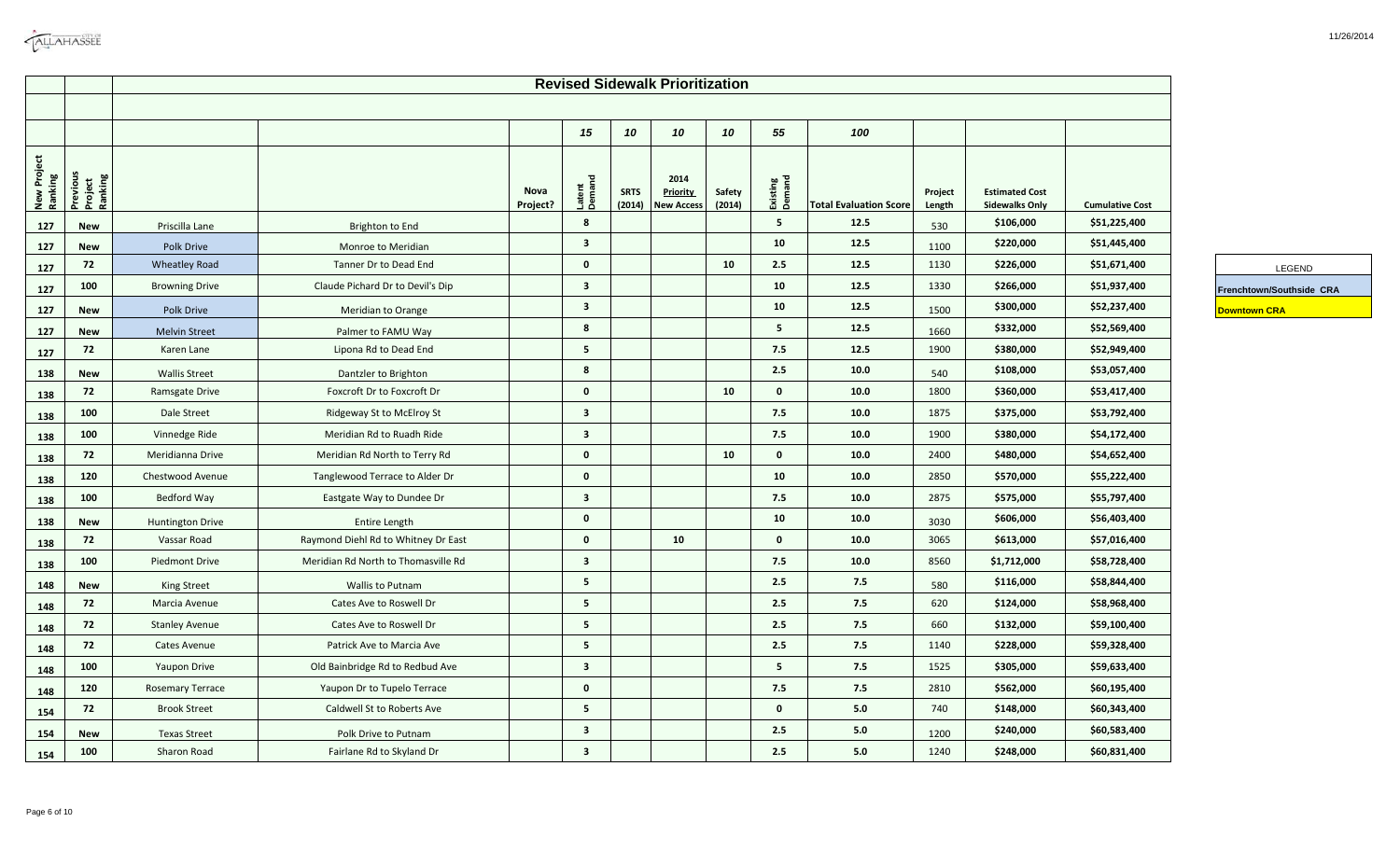| <b>CALLAHASSEE</b> |
|--------------------|
|                    |

۳

|                        |                                |                           |                                             |                  |                         |                       | <b>Revised Sidewalk Prioritization</b>       |                  |                    |                               |                   |                                                |                        |                          |
|------------------------|--------------------------------|---------------------------|---------------------------------------------|------------------|-------------------------|-----------------------|----------------------------------------------|------------------|--------------------|-------------------------------|-------------------|------------------------------------------------|------------------------|--------------------------|
|                        |                                |                           |                                             |                  |                         |                       |                                              |                  |                    |                               |                   |                                                |                        |                          |
|                        |                                |                           |                                             |                  | 15                      | 10                    | 10                                           | 10               | 55                 | 100                           |                   |                                                |                        |                          |
| New Project<br>Ranking | Previous<br>Project<br>Ranking |                           |                                             | Nova<br>Project? | Latent<br>Demand        | <b>SRTS</b><br>(2014) | 2014<br><b>Priority</b><br><b>New Access</b> | Safety<br>(2014) | Existing<br>Demand | <b>Total Evaluation Score</b> | Project<br>Length | <b>Estimated Cost</b><br><b>Sidewalks Only</b> | <b>Cumulative Cost</b> |                          |
| 154                    | 100                            | Caldwell Drive            | Rankin Ave to Roberts Ave                   |                  | $\overline{\mathbf{3}}$ |                       |                                              |                  | 2.5                | 5.0                           | 1560              | \$312,000                                      | \$61,143,400           |                          |
| 154                    | 120                            | <b>Tamarack Avenue</b>    | Redbud Ave to Chestwood Ave                 |                  | $\mathbf{0}$            |                       |                                              |                  | 5                  | 5.0                           | 1730              | \$346,000                                      | \$61,489,400           |                          |
| 154                    | 100                            | Valley Road               | Belmont Rd to Inglewood Dr                  |                  | $\overline{\mathbf{3}}$ |                       |                                              |                  | 2.5                | 5.0                           | 1800              | \$360,000                                      | \$61,849,400           |                          |
| 154                    | 120                            | Indianhead Dr East        | Hokolin Nene to Ostapakin Nene              |                  | $\mathbf{0}$            |                       |                                              |                  | 5                  | 5.0                           | 2400              | \$480,000                                      | \$62,329,400           | Frenchtown/Southside CRA |
| 161                    | 100                            | Cranbrooke Dr             | Foxcroft Dr to Ramsgate Dr                  |                  | $\overline{\mathbf{3}}$ |                       |                                              |                  | $\mathbf{0}$       | 2.5                           | 445               | \$89,000                                       | \$62,418,400           | <b>Downtown CRA</b>      |
| 161                    | 100                            | <b>Buckeye Terrace</b>    | Blackwood Ave to Maplewood Ave              |                  | $\overline{\mathbf{3}}$ |                       |                                              |                  | $\mathbf{0}$       | 2.5                           | 560               | \$112,000                                      | \$62,530,400           |                          |
| 161                    | 100                            | <b>Barclay Lane</b>       | Foxcroft Dr to 200 feet south of Godfrey Pl |                  | $\overline{\mathbf{3}}$ |                       |                                              |                  | $\mathbf{0}$       | 2.5                           | 870               | \$174,000                                      | \$62,704,400           |                          |
| 161                    | 100                            | <b>Beech Drive</b>        | Woodlawn Dr to Rosemary Terrace             |                  | $\overline{\mathbf{3}}$ |                       |                                              |                  | $\mathbf{0}$       | 2.5                           | 1135              | \$227,000                                      | \$62,931,400           |                          |
| 161                    | 100                            | <b>Tanglewood Terrace</b> | Woodlawn Dr to Rosemary Terrace             |                  | $\overline{\mathbf{3}}$ |                       |                                              |                  | $\mathbf{0}$       | 2.5                           | 1530              | \$306,000                                      | \$63,237,400           |                          |
| 161                    | 100                            | <b>Blackwood Avenue</b>   | Tanglewood Terrace to Buckeye Terrace       |                  | $\overline{\mathbf{3}}$ |                       |                                              |                  | $\mathbf{0}$       | 2.5                           | 1560              | \$312,000                                      | \$63,549,400           |                          |
| 161                    | 120                            | Mulberry Avenue           | Old Bainbridge Rd to Maplewood Ave          |                  | $\mathbf{0}$            |                       |                                              |                  | 2.5                | 2.5                           | 1580              | \$316,000                                      | \$63,865,400           |                          |
| 161                    | 100                            | Maplewood Avenue          | Tanglewood Terrace to Buckeye Terrace       |                  | $\overline{\mathbf{3}}$ |                       |                                              |                  | $\mathbf{0}$       | 2.5                           | 1590              | \$318,000                                      | \$64,183,400           |                          |
| 161                    | 100                            | Redbud Avenue             | Blackwood Ave to Yaupon Dr                  |                  | $\overline{\mathbf{3}}$ |                       |                                              |                  | $\mathbf{0}$       | 2.5                           | 1790              | \$358,000                                      | \$64,541,400           |                          |
| 161                    | 120                            | Joyner Drive              | Voncile Ave to Watt Dr                      |                  | $\mathbf{0}$            |                       |                                              |                  | 2.5                | 2.5                           | 2585              | \$517,000                                      | \$65,058,400           |                          |
| 171                    | 120                            | <b>Tallow Point Road</b>  | Shannon Lakes Dr East to Road's End         |                  | $\mathbf{0}$            |                       |                                              |                  | $\mathbf{0}$       | 0.0                           | 1110              | \$222,000                                      | \$65,280,400           |                          |
| 171                    | 120                            | Woodlawn Drive            | Yaupon Dr to Mulberry Ave                   |                  | $\mathbf{0}$            |                       |                                              |                  | $\mathbf{0}$       | 0.0                           | 1485              | \$297,000                                      | \$65,577,400           |                          |
|                        |                                |                           |                                             |                  |                         |                       |                                              |                  |                    |                               |                   | \$0                                            | \$65,577,400           |                          |
|                        |                                |                           |                                             |                  |                         |                       |                                              |                  |                    |                               |                   |                                                |                        |                          |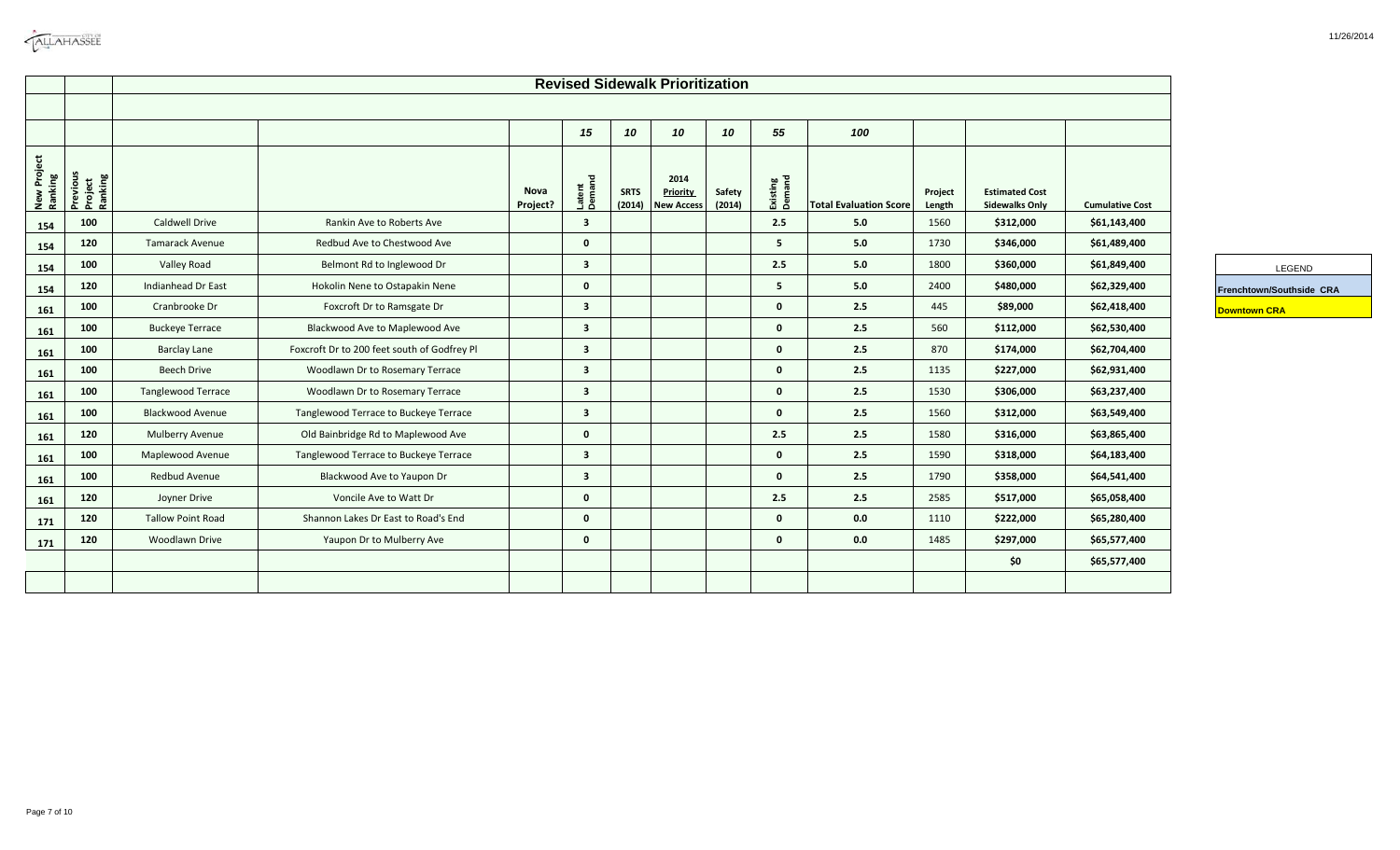|                        |                                | <b>Revised Sidewalk Prioritization</b> |                                                     |                  |                         |                       |                                              |                  |                    |                               |                   |                                                |                        |                          |
|------------------------|--------------------------------|----------------------------------------|-----------------------------------------------------|------------------|-------------------------|-----------------------|----------------------------------------------|------------------|--------------------|-------------------------------|-------------------|------------------------------------------------|------------------------|--------------------------|
|                        |                                |                                        |                                                     |                  | 15                      | 10                    | 10                                           | 10               | 55                 | 100                           |                   |                                                |                        |                          |
| New Project<br>Ranking | Previous<br>Project<br>Ranking |                                        |                                                     | Nova<br>Project? | Latent<br>Demand        | <b>SRTS</b><br>(2014) | 2014<br><b>Priority</b><br><b>New Access</b> | Safety<br>(2014) | Existing<br>Demand | <b>Total Evaluation Score</b> | Project<br>Length | <b>Estimated Cost</b><br><b>Sidewalks Only</b> | <b>Cumulative Cost</b> |                          |
|                        |                                | <b>TIER 2</b>                          |                                                     |                  |                         |                       |                                              |                  |                    |                               |                   |                                                |                        |                          |
| 174                    | 144                            | Jackson Bluff Road                     | Hayden Road to Appleyard Drive                      | $\mathbf{x}$     | 5 <sub>1</sub>          |                       |                                              |                  | 45                 | 50.0                          | 9600              | \$1,920,000                                    | \$1,920,000            | LEGEND                   |
| 175                    | 136                            | <b>Woodward Avenue</b>                 | St. Augustine St to Gaines St (St. Aug. to Madison) | $\mathbf{x}$     | 10                      |                       |                                              |                  | 32.5               | 42.5                          | 290               | \$58,000                                       | \$1,978,000            | Frenchtown/Southside CRA |
| 175                    | 144                            | <b>Saxon Street</b>                    | <b>Floral St to Campbell Street</b>                 |                  | 5 <sup>2</sup>          |                       |                                              |                  | 37.5               | 42.5                          | 2835              | \$567,000                                      | \$2,545,000            | <b>Downtown CRA</b>      |
| 177                    | 144                            | <b>Gamble Street</b>                   | Lake Bradford Rd to Disston St (Eugenia to Diston)  |                  | 5 <sub>1</sub>          |                       |                                              |                  | 35                 | 40.0                          | 430               | \$86,000                                       | \$2,631,000            |                          |
| 177                    | <b>New</b>                     | 7th Ave- W Seg. (*)                    | <b>Monroe to Duval</b>                              | $\mathbf{x}$     | 5 <sub>1</sub>          |                       |                                              |                  | 35                 | 40.0                          | 660               | \$132,000                                      | \$2,763,000            |                          |
| 177                    | 144                            | FAMU Way                               | Martin Luther King Jr. Blvd to Adams St             |                  | 5 <sup>2</sup>          |                       |                                              |                  | 35                 | 40.0                          | 1100              | \$220,000                                      | \$2,983,000            |                          |
| 180                    | 132                            | Ocala Road                             | St. Marks Trail North to Tennessee Street           |                  | 13                      |                       |                                              |                  | 22.5               | 35.0                          | $\mathbf{0}$      | \$0                                            | \$2,983,000            |                          |
| 180                    | 173                            | <b>Myers Park Drive</b>                | Gaines St to Apalachee Pkwy                         |                  | $\mathbf 0$             |                       |                                              |                  | 35                 | 35.0                          | 4470              | \$894,000                                      | \$3,877,000            |                          |
| 182                    | <b>New</b>                     | Campbell Street                        | East side of Saxon to west side Main                |                  | 10                      | 10                    |                                              |                  | 12.5               | 32.5                          | 900               | \$180,000                                      | \$4,057,000            |                          |
| 182                    | 138                            | <b>Madison Street</b>                  | Railroad Ave to Woodward Ave (Collier to Gay)       |                  | 8                       |                       |                                              |                  | 25                 | 32.5                          | 675               | \$135,000                                      | \$4,192,000            |                          |
| 182                    | <b>New</b>                     | Alabama                                | <b>Birmingham</b>                                   | $\mathbf{x}$     | 8                       |                       |                                              |                  | 25                 | 32.5                          | 1,350             | \$270,000                                      | \$4,462,000            |                          |
| 182                    | 173                            | <b>Meridian Street South</b>           | Magnolia St to Paul Russell Rd                      |                  | $\mathbf{0}$            |                       |                                              |                  | 32.5               | 32.5                          | 5300              | \$1,060,000                                    | \$5,522,000            |                          |
| 186                    | <b>New</b>                     | <b>Colorado Street</b>                 | Arizona to Alabama                                  |                  | 13                      |                       |                                              |                  | 17.5               | 30.0                          | 650               | \$130,000                                      | \$5,652,000            |                          |
| 186                    | 144                            | <b>Pasco Street</b>                    | Wies St to Orange Ave                               | $\mathsf{x}$     | 5 <sub>1</sub>          |                       |                                              |                  | 25                 | 30.0                          | 1500              | \$300,000                                      | \$5,952,000            |                          |
| 188                    | 155                            | <b>Park Avenue East</b>                | <b>Calhoun St South to Meridian St South</b>        | $\mathbf{x}$     | 3 <sup>1</sup>          |                       |                                              |                  | 25                 | 27.5                          | 805               | \$161,000                                      | \$6,113,000            |                          |
| 188                    | 155                            | <b>Village Square Boulevard</b>        | Thomasville Rd to Killearn Center Blvd              | $\mathsf{x}$     | $\overline{\mathbf{3}}$ |                       |                                              |                  | 25                 | 27.5                          | 1890              | \$378,000                                      | \$6,491,000            |                          |
| 188                    | 155                            | <b>Duval Street North</b>              | Fifth Ave West to Brevard St West                   | $\mathsf{x}$     | $\mathbf{3}$            |                       |                                              |                  | 25                 | 27.5                          | 2080              | \$416,000                                      | \$6,907,000            |                          |
| 188                    | 144                            | Martin Luther King Jr. Boulevard       | <b>FAMU Way to Palmetto St</b>                      |                  | 5 <sub>1</sub>          |                       |                                              |                  | 22.5               | 27.5                          | 4300              | \$860,000                                      | \$7,767,000            |                          |
| 188                    | 173                            | <b>Sixth Avenue East</b>               | Thomasville Rd to Magnolia Dr North                 | $\mathsf{x}$     | $\mathbf{0}$            |                       |                                              |                  | 27.5               | 27.5                          | 4670              | \$934,000                                      | \$8,701,000            |                          |
| 193                    | 132                            | <b>Colorado Street</b>                 | Indiana St to Alabama St                            |                  | 8                       | 10                    |                                              |                  | 7.5                | 25.0                          | 940               | \$188,000                                      | \$8,889,000            |                          |
| 193                    | 132                            | <b>Arkansas Street</b>                 | Alabama St to Greentree Ln                          |                  | 13                      |                       |                                              |                  | 12.5               | 25.0                          | 650               | \$130,000                                      | \$9,019,000            |                          |
| 193                    | 155                            | <b>Park Avenue East</b>                | <b>Broward St to Goodbody Ln</b>                    | $\mathbf{x}$     | $\overline{\mathbf{3}}$ |                       |                                              |                  | 22.5               | 25.0                          | 1375              | \$275,000                                      | \$9,294,000            |                          |
| 193                    | <b>New</b>                     | Pullen                                 | Old Bainbridge to Calloway                          | $\mathsf{x}$     | $\mathbf{0}$            |                       |                                              | 10               | 15                 | 25.0                          | 2800              | \$560,000                                      | \$9,854,000            |                          |
| 193                    | 144                            | <b>Belle Vue Way</b>                   | Mabry Street to Hayden Road                         |                  | 5 <sup>2</sup>          |                       |                                              |                  | 20                 | 25.0                          | 6500              | \$1,300,000                                    | \$11,154,000           |                          |
| 198                    | <b>New</b>                     | <b>Ridgeway Street</b>                 | <b>Eisenhower Street to Harris St</b>               |                  | 10                      | 10                    |                                              |                  | 2.5                | 22.5                          | 380               | \$76,000                                       | \$11,230,000           |                          |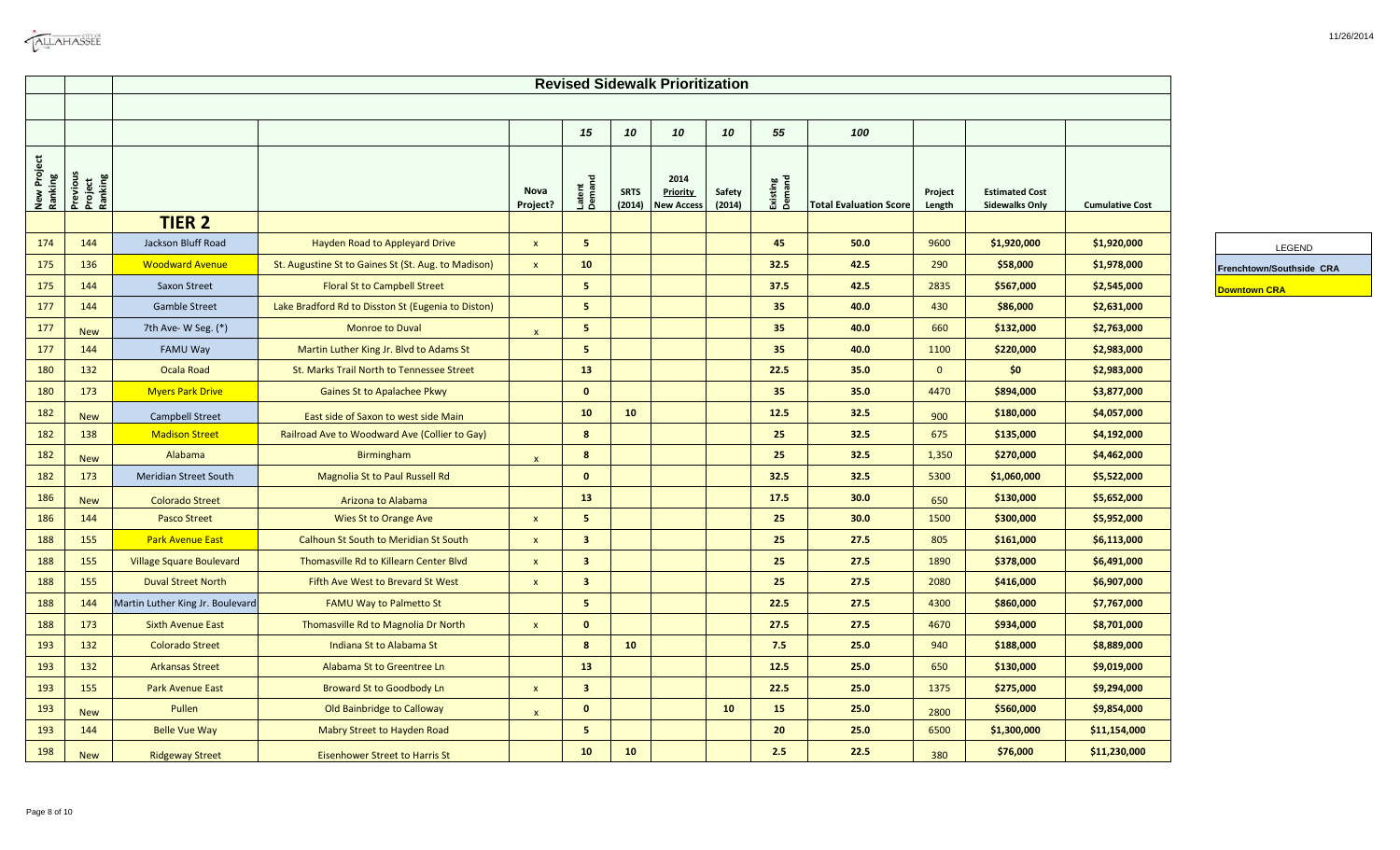|                        | <b>Revised Sidewalk Prioritization</b> |                                                             |                                          |                  |                         |                       |                                              |                  |                    |                               |                   |                                                |                        |                          |
|------------------------|----------------------------------------|-------------------------------------------------------------|------------------------------------------|------------------|-------------------------|-----------------------|----------------------------------------------|------------------|--------------------|-------------------------------|-------------------|------------------------------------------------|------------------------|--------------------------|
|                        |                                        |                                                             |                                          |                  |                         |                       |                                              |                  |                    |                               |                   |                                                |                        |                          |
|                        |                                        |                                                             |                                          |                  | 15                      | 10                    | 10                                           | 10               | 55                 | 100                           |                   |                                                |                        |                          |
| New Project<br>Ranking | Previous<br>Project<br>Ranking         |                                                             |                                          | Nova<br>Project? | Latent<br>Demand        | <b>SRTS</b><br>(2014) | 2014<br><b>Priority</b><br><b>New Access</b> | Safety<br>(2014) | Existing<br>Demand | <b>Total Evaluation Score</b> | Project<br>Length | <b>Estimated Cost</b><br><b>Sidewalks Only</b> | <b>Cumulative Cost</b> |                          |
| 198                    | <b>New</b>                             | Macomb St. (*)                                              | Brevard to 4th                           | $\mathbf{x}$     | 8                       |                       |                                              |                  | 15                 | 22.5                          | 1,000             | \$200,000                                      | \$11,430,000           | LEGEND                   |
| 198                    | 173                                    | <b>Indianhead Drive East</b>                                | Lafayette St to Apakin Nene              |                  | $\mathbf{0}$            |                       |                                              |                  | 22.5               | 22.5                          | 1690              | \$338,000                                      | \$11,768,000           | Frenchtown/Southside CRA |
| 198                    | 144                                    | <b>Gibbs Drive</b>                                          | Tharpe St to Monticello Dr               |                  | $\mathbf{0}$            |                       |                                              |                  | 22.5               | 22.5                          | 2300              | \$460,000                                      | \$12,228,000           | <b>Downtown CRA</b>      |
| 202                    | <b>New</b>                             | 7th                                                         | <b>Brounough to Duval</b>                | $\mathsf{x}$     | 8                       |                       |                                              |                  | 12.5               | 20.0                          | 350               | \$70,000                                       | \$12,298,000           |                          |
| 202                    | <b>New</b>                             | Calhoun                                                     | <b>Thomsasville to Brevard</b>           | $\mathsf{x}$     | $\overline{\mathbf{5}}$ |                       |                                              |                  | 15                 | 20.0                          | 850               | \$170,000                                      | \$12,468,000           |                          |
| 202                    | 138                                    | <b>Calloway Street</b>                                      | Indiana St to Alabama St                 |                  | 8                       |                       |                                              |                  | 12.5               | 20.0                          | 930               | \$186,000                                      | \$12,654,000           |                          |
| 202                    | <b>New</b>                             | 4th Ave. (*)                                                | Old Bainbridge to Macomb                 | $\mathbf{x}$     | 10                      |                       |                                              |                  | 10                 | 20.0                          | 1,400             | \$280,000                                      | \$12,934,000           |                          |
| 202                    | 138                                    | <b>Indiana Street</b>                                       | Colorado St to Joe Luis St               |                  | $\boldsymbol{8}$        |                       |                                              |                  | 12.5               | 20.0                          | 1550              | \$310,000                                      | \$13,244,000           |                          |
| 202                    | <b>New</b>                             | <b>Maclay Boulevard</b>                                     | Market Square to Village Square          | $\mathsf{x}$     | 3 <sup>2</sup>          |                       |                                              |                  | 17.5               | 20.0                          | 1,900             | \$380,000                                      | \$13,624,000           |                          |
| 202                    | 173                                    | <b>Bragg Drive</b>                                          | Parkridge Dr to South Adams St           | $\mathbf{x}$     | $\mathbf{0}$            |                       |                                              |                  | 20                 | 20.0                          | 2900              | \$580,000                                      | \$14,204,000           |                          |
| 202                    | 173                                    | <b>Springsax Road</b>                                       | <b>Springhill Rd to Pasco St</b>         |                  | $\mathbf{0}$            |                       |                                              |                  | 20                 | 20.0                          | 3680              | \$736,000                                      | \$14,940,000           |                          |
| 202                    | <b>New</b>                             | <b>Pottsdamer Street</b>                                    | <b>Callen Street to North End</b>        |                  | $\boldsymbol{8}$        |                       |                                              |                  | 12.5               | 20.0                          | 3800              | \$760,000                                      | \$15,700,000           |                          |
| 202                    | 155                                    | Pepper Drive                                                | Lipona Rd to Lake Bradford Rd            |                  | 3 <sup>2</sup>          |                       |                                              |                  | 17.5               | 20.0                          | 4015              | \$803,000                                      | \$16,503,000           |                          |
| 202                    | 155                                    | San Luis Road                                               | <b>Mission Rd to Tharpe St</b>           |                  | 3 <sup>2</sup>          |                       |                                              |                  | 17.5               | 20.0                          | 4800              | \$960,000                                      | \$17,463,000           |                          |
| 213                    | <b>New</b>                             | <b>Wahnish Way</b>                                          | North of Dupont Drive to south of Orange |                  | $\mathbf{0}$            | 10                    |                                              |                  | 7.5                | 17.5                          | 560               | \$112,000                                      | \$17,575,000           |                          |
| 213                    | 132                                    | <b>Greentree Lane</b>                                       | High Rd and Buena Vista Dr               |                  | 13                      |                       |                                              |                  | 5 <sub>1</sub>     | 17.5                          | 395               | \$79,000                                       | \$17,654,000           |                          |
| 213                    | 144                                    | <b>Duval Street</b>                                         | Fifth Ave West to Fourth Ave West        |                  | 5 <sub>1</sub>          |                       |                                              |                  | 12.5               | 17.5                          | 405               | \$81,000                                       | \$17,735,000           |                          |
| 213                    | 136                                    | <b>Coleman from Walcott to Lake</b><br><b>Bradford Road</b> | <b>Sidewalks</b>                         |                  | 10                      |                       |                                              |                  | 7.5                | 17.5                          | 690               | \$138,000                                      | \$17,873,000           |                          |
| 213                    | 138                                    | Solana Drive                                                | Domingo to San Luis Rd                   |                  | $\boldsymbol{8}$        |                       |                                              |                  | 10                 | 17.5                          | 1045              | \$209,000                                      | \$18,082,000           |                          |
| 213                    | 144                                    | <b>Cristobal Dr</b>                                         | 1546 Cristobal Dr to Fernando Dr         |                  | $\overline{\mathbf{5}}$ |                       |                                              |                  | 12.5               | 17.5                          | 1480              | \$296,000                                      | \$18,169,000           |                          |
| 213                    | <b>New</b>                             | Preston (*)                                                 | <b>Basin to Clay</b>                     | $\mathsf{x}$     | $\boldsymbol{8}$        |                       |                                              |                  | 10                 | 17.5                          | 1,500             | \$300,000                                      | \$18,469,000           |                          |
| 213                    | 155                                    | <b>Centerville Road</b>                                     | Betton Rd to Seventh Ave East            | $\mathsf{x}$     | $\overline{\mathbf{3}}$ |                       |                                              |                  | 15                 | 17.5                          | 2400              | \$480,000                                      | \$18,949,000           |                          |
| 213                    | 155                                    | <b>Woodville Highway</b>                                    | <b>Gaile Ave to City Limits</b>          |                  | $\overline{\mathbf{3}}$ |                       |                                              |                  | 15                 | 17.5                          | 3000              | \$600,000                                      | \$19,549,000           |                          |
| 213                    | 173                                    | <b>Circle Drive</b>                                         | Myers Park Dr to Magnolia Dr             |                  | $\mathbf{0}$            |                       |                                              |                  | 17.5               | 17.5                          | 3000              | \$600,000                                      | \$20,149,000           |                          |
| 223                    | <b>New</b>                             | <b>Stony Creek Way</b>                                      | Fox Bridge Way to Pedrick Bridge Way     |                  | $\,$ 5 $\,$             | 10                    |                                              |                  | $\mathbf{0}$       | 15.0                          | 360               | \$72,000                                       | \$20,221,000           |                          |
| 223                    | 138                                    | <b>Eastgate Way</b>                                         | Capital Circle NE to Bedford Way         |                  | $\boldsymbol{8}$        |                       |                                              |                  | 7.5                | 15.0                          | 500               | \$100,000                                      | \$20,321,000           |                          |